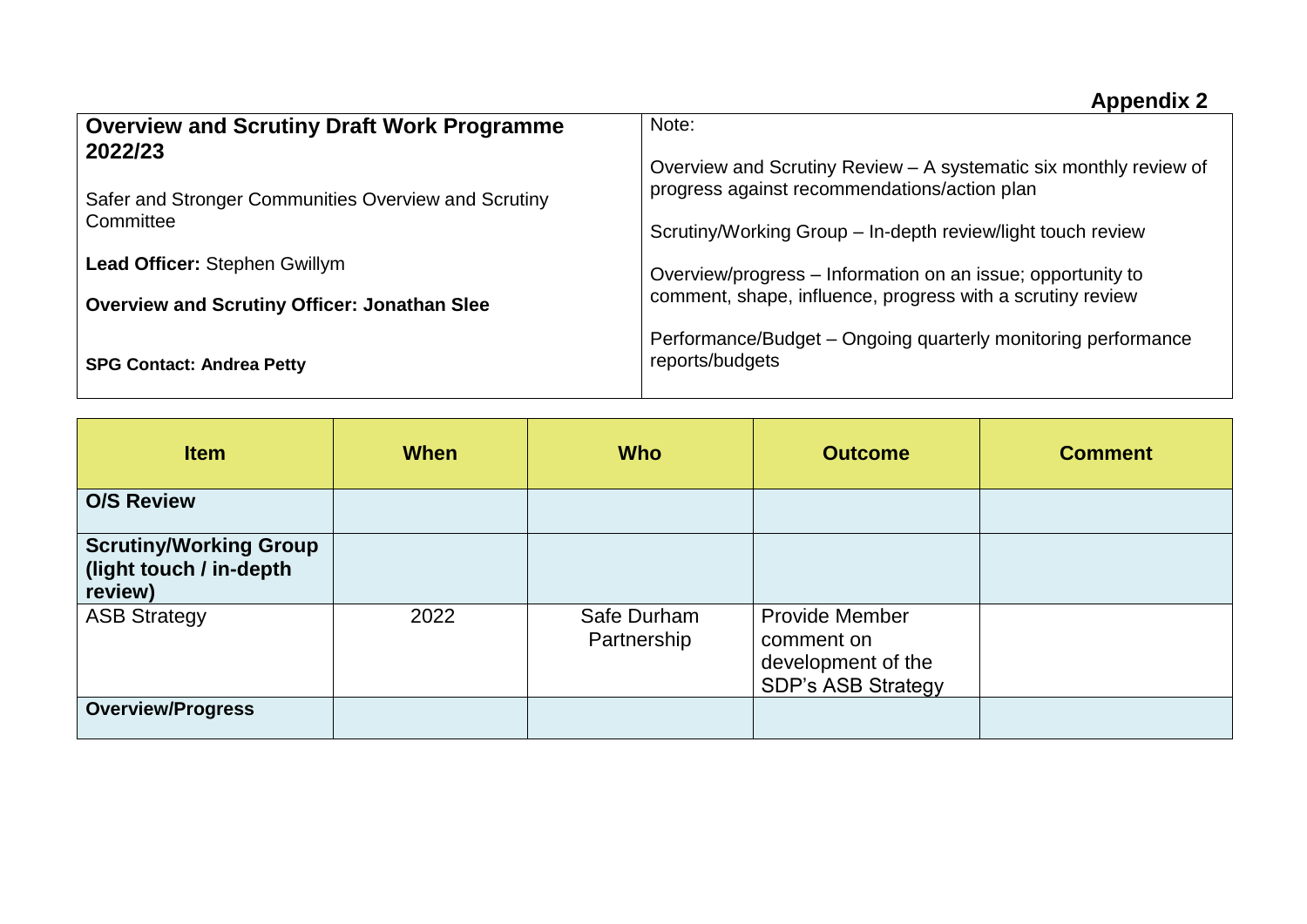| <b>Item</b>                                                          | <b>When</b>      | <b>Who</b>                          | <b>Outcome</b>                                                                                                                                                                                                       | <b>Comment</b> |
|----------------------------------------------------------------------|------------------|-------------------------------------|----------------------------------------------------------------------------------------------------------------------------------------------------------------------------------------------------------------------|----------------|
| Alcohol and Drug<br><b>Treatment and Recovery</b><br><b>Services</b> | 27 June          | <b>Jane Sunter</b>                  | To provide the<br>Committee with<br>information and<br>activities of the Safe<br>Durham Partnership's<br><b>Alcohol Harm</b><br><b>Reduction Group and</b><br>delivery of drug and<br>alcohol treatment<br>services. |                |
| <b>Fire Safety</b>                                                   | 27 June 2022     | <b>Keith Carruthers</b><br>(CDDFRS) | <b>Awareness of Home</b><br><b>Fire Safety activity</b><br>undertaken by<br><b>CDDFRS</b>                                                                                                                            |                |
| Horden Together                                                      | 8 September 2022 | Joanne Waller                       | <b>Provide the Committee</b><br>with an update on<br>progress with the<br>Horden Together and<br>safer streets initiatives.                                                                                          |                |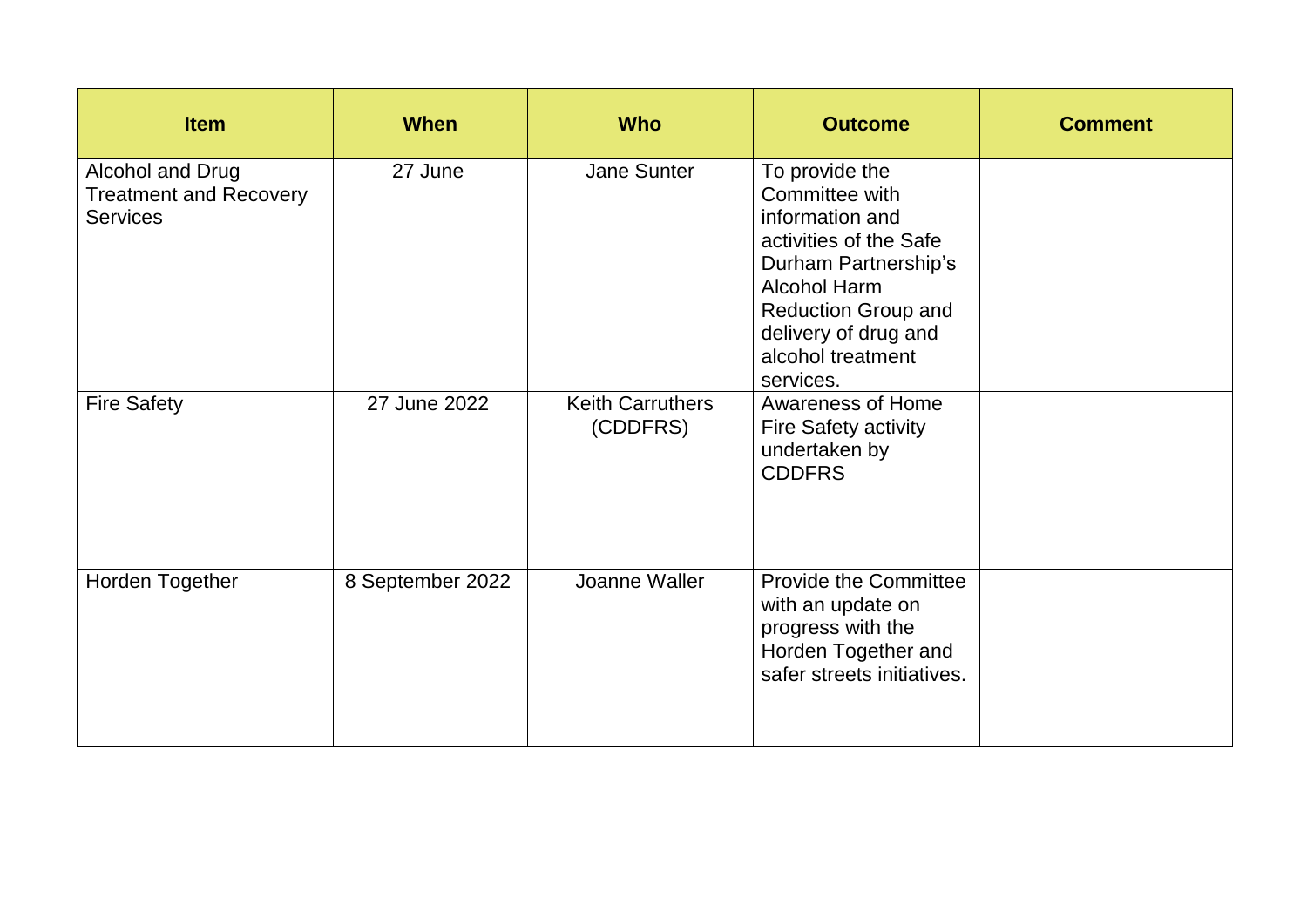| <b>Item</b>                                                                           | <b>When</b>              | <b>Who</b>                                   | <b>Outcome</b>                                                                                                                                                      | <b>Comment</b>                                                                                      |
|---------------------------------------------------------------------------------------|--------------------------|----------------------------------------------|---------------------------------------------------------------------------------------------------------------------------------------------------------------------|-----------------------------------------------------------------------------------------------------|
| <b>Open Water Safety</b>                                                              | 8 September 2022         | Kevin Lough                                  | Members will receive a<br>progress update on<br>activity on Open Water<br>Safety within the<br>County. This will also<br>include work with the<br>city safety group | Information will build upon<br>the presentation to the<br>Committee's meeting in<br>September 2021. |
| Domestic Abuse Plan and<br><b>Strategy</b>                                            | 3 November 2022          | <b>Jane Sunter</b>                           | Provide for comment<br>on the draft strategy<br>and action plan.                                                                                                    | Update from report to<br>Sept 2021 meeting and<br>cross cutting area with<br><b>CYP OSC</b>         |
| <b>Serious Violence Strategy</b>                                                      | 3 November 2022<br>(TBC) | <b>SDP Lead officer</b>                      |                                                                                                                                                                     |                                                                                                     |
| <b>County Durham Youth</b><br><b>Justice Plan</b>                                     | 12 December 2022         | <b>Martyn Stenton/Dave</b><br><b>Summers</b> | To appraise members<br>on activity of the<br><b>County Durham Youth</b><br><b>Justice Service.</b>                                                                  |                                                                                                     |
| Off Road bikes                                                                        | 12 December 2022         | Owen Cleugh                                  | Provide the committee<br>with progress on<br>activity to tackle<br>nuisance quad and off-<br>road bikes                                                             | Requested following<br>presentation to the<br>Committee's meeting in<br>December 2021               |
| <b>Public Protection Service</b><br>- Enforcement and<br><b>Intervention Activity</b> | 12 December 2022         | Owen Cleugh                                  | Report on enforcement<br>and intervention<br>activity by the Public<br><b>Protection Service</b>                                                                    |                                                                                                     |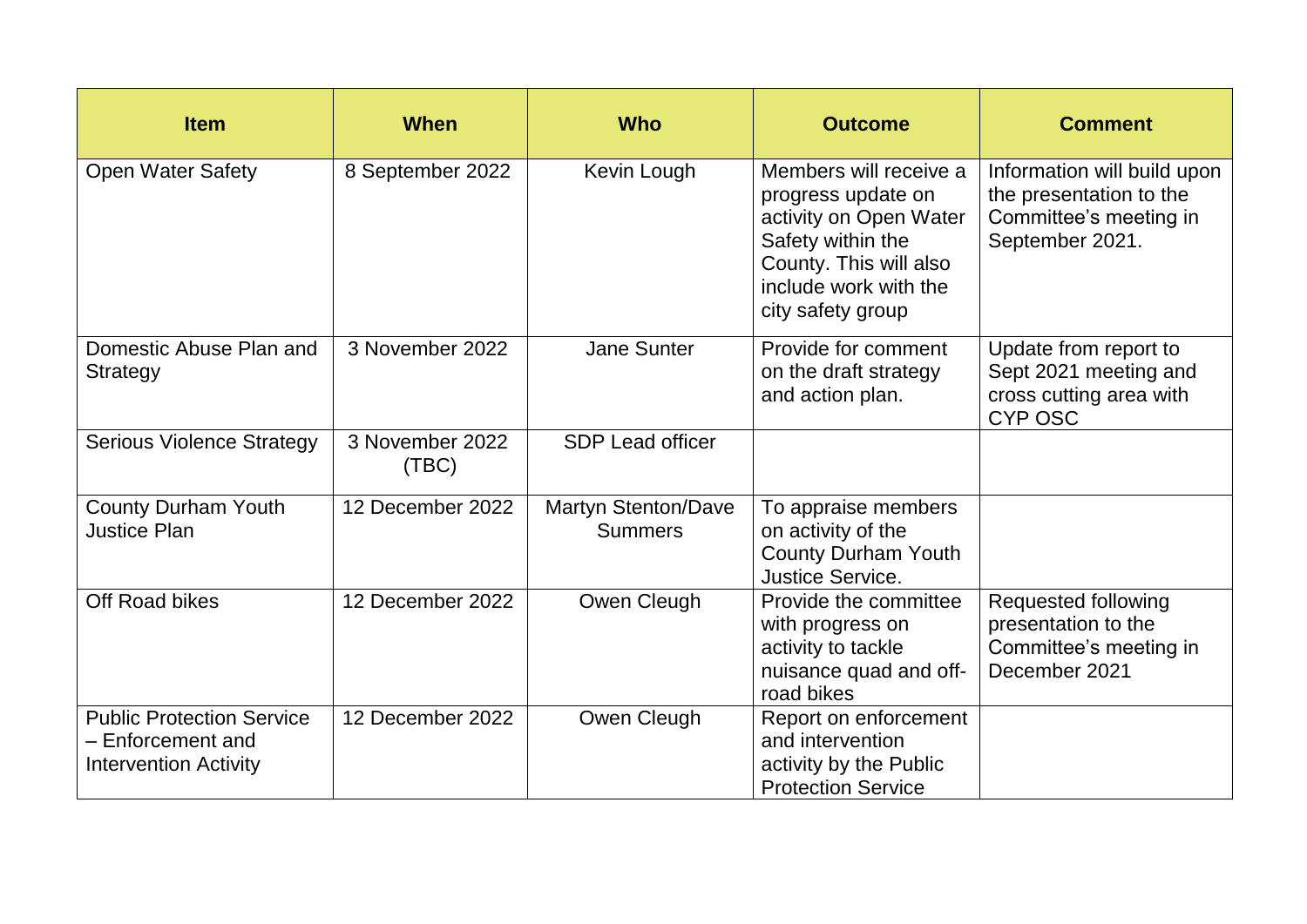| <b>Item</b>                                                                                                                    | <b>When</b>      | <b>Who</b>                                                   | <b>Outcome</b>                                                                                                                                                                                                       | <b>Comment</b>                                    |
|--------------------------------------------------------------------------------------------------------------------------------|------------------|--------------------------------------------------------------|----------------------------------------------------------------------------------------------------------------------------------------------------------------------------------------------------------------------|---------------------------------------------------|
| County Durham &<br>Darlington Fire and<br><b>Rescue Service</b><br>(CDDFRS) Community<br><b>Risk Management Plan</b><br>(CRMP) | 12 December 2022 | <b>CDDFRS</b>                                                | Members to consider<br>and provide a<br>response to<br>consultation the CRMP                                                                                                                                         |                                                   |
| Safer Cyber                                                                                                                    | 27 February 2023 | <b>Andrea Petty</b>                                          | Update on activity of<br>the Safer Cyber<br>working group                                                                                                                                                            | Link to strategic priority<br>within SDP Plan     |
| <b>Prevent Strategy:</b><br>Countering terrorism,<br>radicalisation and violent<br>extremism                                   | 27 February 2023 | Police with support<br>from Andrea<br>Petty/SDP Lead officer | Committee to receive<br>report on the<br>partnership's progress<br>in meeting the statutory<br>duties contained within<br>the Counter Terrorism<br>and Security Act 2015<br>and an update on<br>partnership working. | Link to strategic priority<br>within SDP Plan     |
| <b>Probation Services</b>                                                                                                      | 18 April 2023    | Karen Blackburn                                              | Progress report on<br>delivery of probation<br>services within County<br>Durham                                                                                                                                      |                                                   |
| <b>Reducing Re-offending</b>                                                                                                   | 18 April 2023    | SDP lead                                                     | Report on activity of<br>the SDP Reducing Re-<br>offending Group                                                                                                                                                     | Link to strategic priority<br>within the SDP Plan |
| <b>Road Safety</b>                                                                                                             | 18 April 2023    | Dave Lewin                                                   | Annual update on<br>Road Safety Activity by                                                                                                                                                                          | Link to strategic priority<br>within SDP Plan     |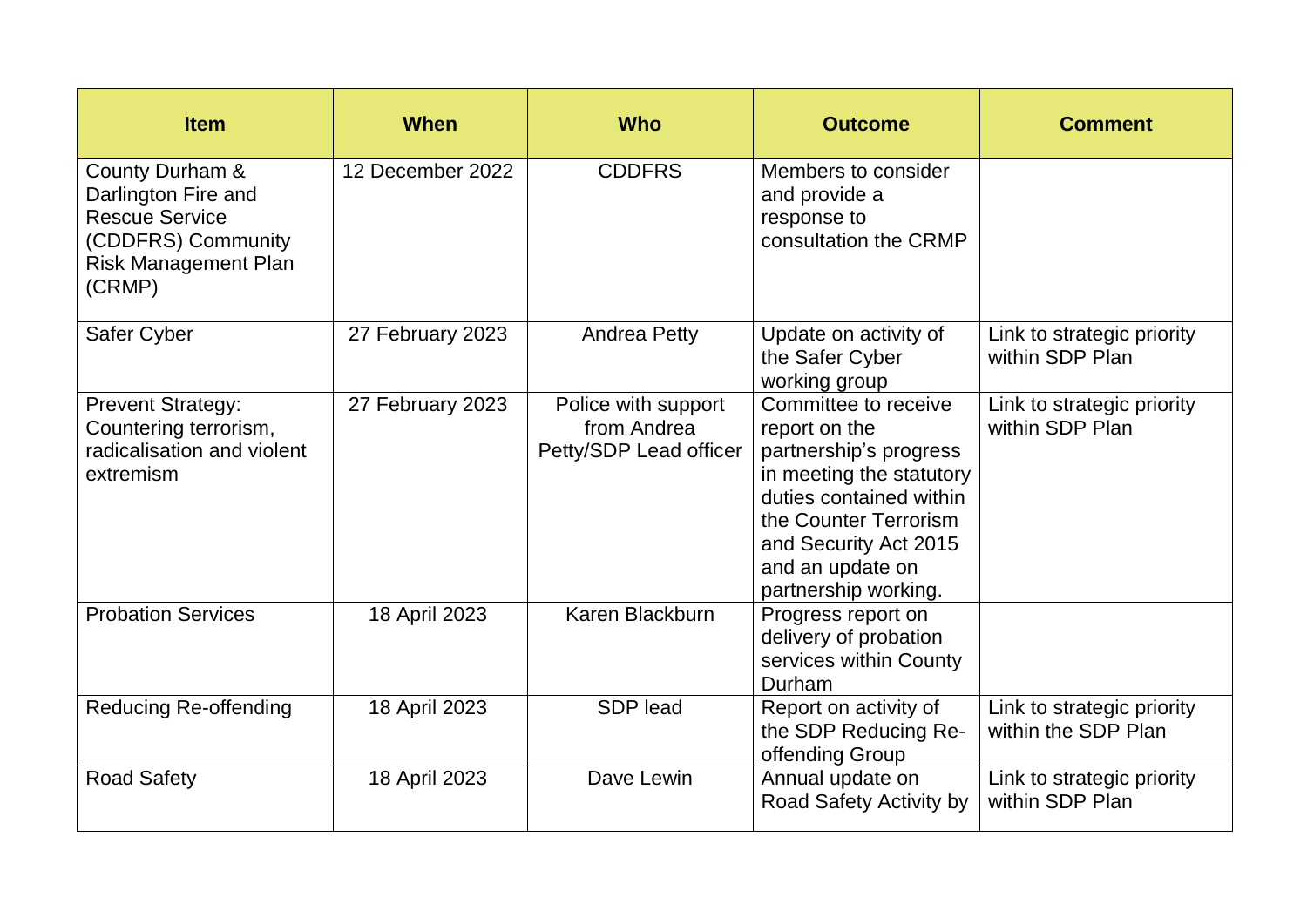| <b>Item</b>                                                                  | <b>When</b> | <b>Who</b>                        | <b>Outcome</b>                                                                                                            | <b>Comment</b>                                                                          |
|------------------------------------------------------------------------------|-------------|-----------------------------------|---------------------------------------------------------------------------------------------------------------------------|-----------------------------------------------------------------------------------------|
|                                                                              |             |                                   | the Council and Road<br><b>Casualty Reduction</b><br>Partnership.                                                         |                                                                                         |
| <b>Hate Crime</b>                                                            | <b>TBC</b>  | <b>Hate Crime Action</b><br>Group | To receive progress<br>update on activity of<br>the Hate Crime Action<br>Group and its action<br>plan.                    | Linked to activity within<br>the SDP plan and report<br>to SSC OSC in November<br>2020. |
| <b>Civil Contingency</b><br><b>Planning and Storm</b><br><b>Arwen Review</b> | <b>TBC</b>  | Kevin Edworthy                    | To consider a progress<br>report on<br>implementation of<br>recommendations<br>within the Storm Arwen<br>Improvement Plan | Requested within<br>response to service<br>following Special SSC<br>OSC on 20 May 2022. |
| <b>Arson Suppression Group</b>                                               | <b>TBC</b>  | <b>Neal Bickford</b>              | To receive an overview<br>of the SDP approach to<br>tackling arson through<br>activity of the Arson<br>Suppression Group. | Awareness to members<br>and to be delivered<br>through an informal<br>session           |
| <b>Modern Slavery</b>                                                        | <b>TBC</b>  | Heidi Gibson                      | To gain an<br>understanding of the<br>council and partnership<br>approaches to tackling<br>modern slavery.                | Awareness to members<br>and to be delivered<br>through an informal<br>session.          |